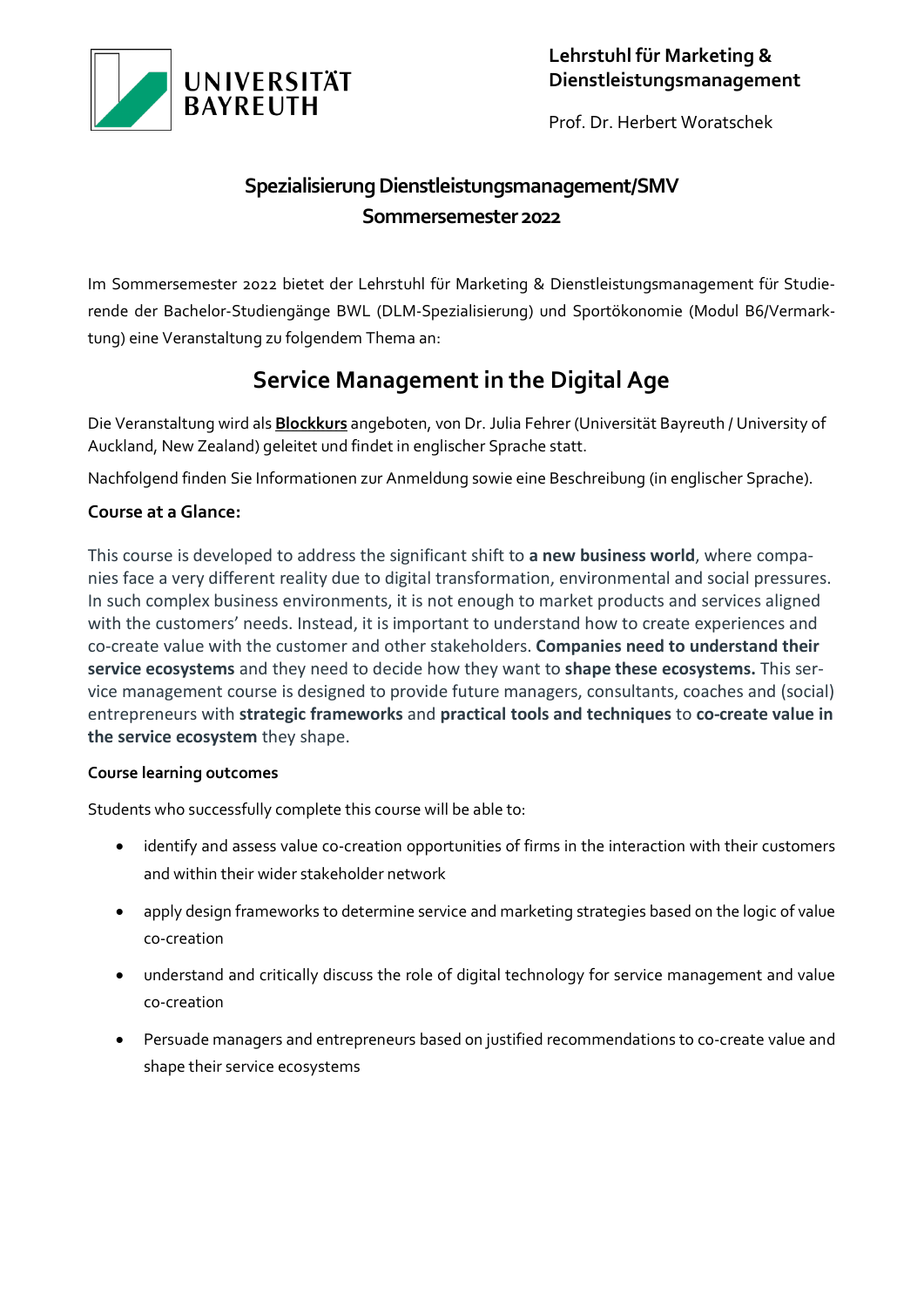## **Hybrid teaching**

This block course will have a hybrid format, we will be in class together each day for four hours for interactive session and to run design workshops and design sprints.

Additionally, you will need to plan for three to four hours per course day to familiarize yourself with the online material, that I will provide you with as preparation for the following day.

We will run the design workshops and design sprints with an online platform, called Miro. Please bring your laptops to the course. This course is designed digital-first. That means, while I want to see you on campus and run the design workshops with you in person, I can seamlessly, switch to digital delivery, if the situation requires it. This also means, that students, if they are not on feeling 100% well, can join digitally. However, attending digitally needs to be the exception, not the rule.

#### **Dates:**

#### **Kick-Off (getting prepared):**

**•** Monday, 2 May 2022: Check your Elearning platform for course preparation, you will find helpful material, videos and readings. I will also introduce you to a couple of digital tools, such as Miro, that we will use for interactive group work.

## **It is important forthis courses that you come prepared to the sessions and to make sure in advance that all digital tools are up and running on your devices!**

#### **Course dates:**

- Monday, 16 May 2022: 9.00am 1.00pm
- Tuesday, 17 May 2022: 9.00am 1.00pm
- Wednesday, 18 May 2022: 9.00am 1.00pm
- Thursday, 19 May 2022: 9.00am 1:00pm
- $\rightarrow$  Please plan for additional 3 hours per day to prepare for the next day

#### **Video pitch session:**

• Thursday, 2 June 2022: 9.00am – 1:00pm

#### **Assignment Dates**

**•**Group Assignment (40%): students will work in small groups on a business case and prepare a 15-20 minutes video pitch (details will follow).

## **Submission date: 1 June 2022, 9am.**

•Individual Assignment (20%): In-class work and preparation for classes (details will follow).